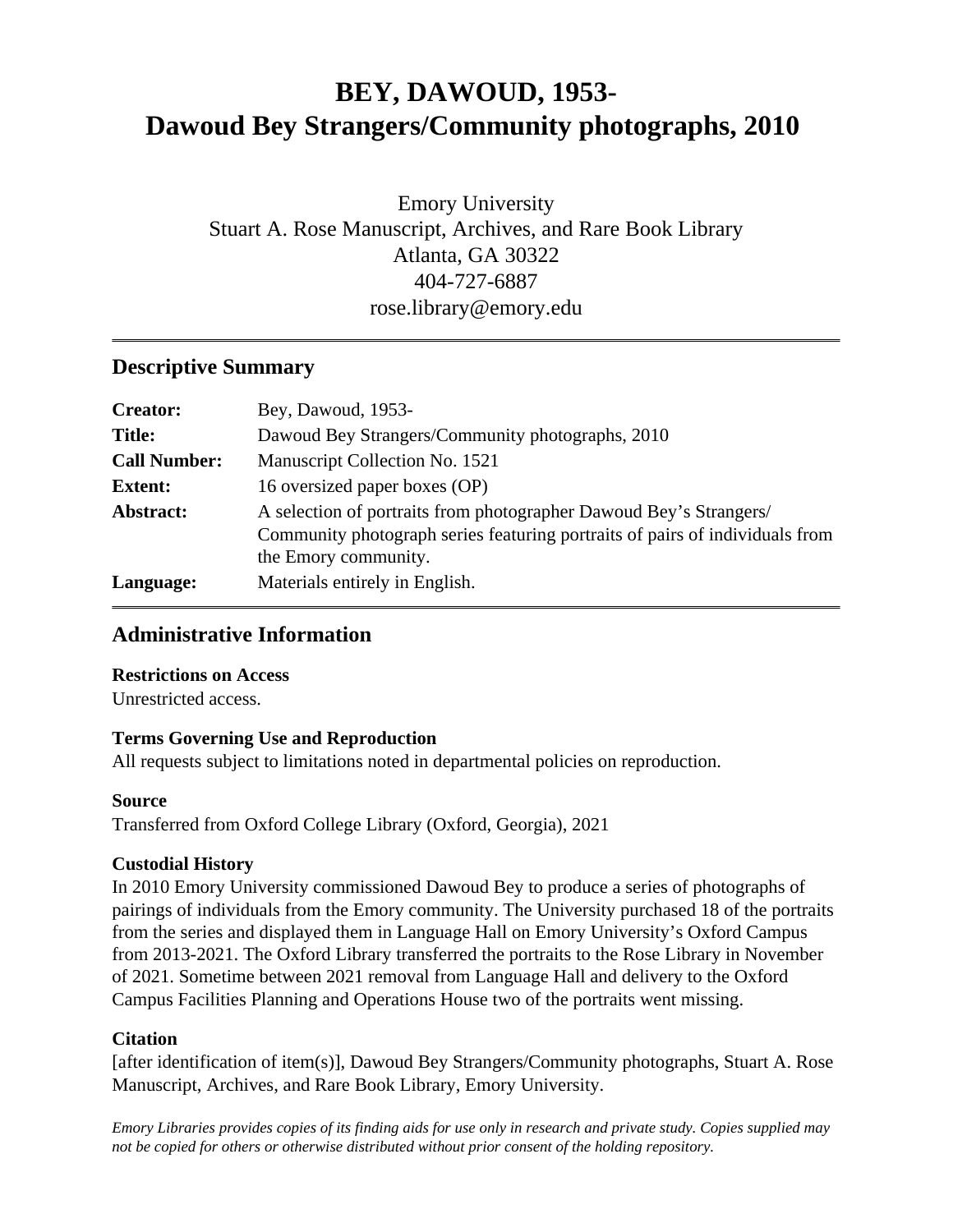#### **Processing**

Processed by Carrie Hintz, 2022.

This finding aid may include language that is offensive or harmful. Please refer to the Rose Library's [harmful language statement](https://rose.library.emory.edu/about/harmful-language.html) for more information about why such language may appear and ongoing efforts to remediate racist, ableist, sexist, homophobic, euphemistic and other oppressive language. If you are concerned about language used in this finding aid, please contact us at rose.library@emory.edu.

### **Collection Description**

#### **Biographical Note**

Dawoud Bey was born David Edward Smikle in 1953 in Queens, New York. He changed his name to Dawoud Bey in the early 1970s. Bey earned a Bachelor of Fine Art in Photography from Empire State College (Saratoga Springs, New York) in 1990 and a Master of Fine Art from Yale University (New Haven, Connecticut) in 1993. He joined the faculty of Columbia College Chicago (Illinois) in 1998 and in 2017 Bey was named a MacArthur Fellow.

Bey began his career as a photographer in 1975 with a series of photographs entitled "Harlem, USA" featuring street photography portraits of inhabitants of New York City's Harlem neighborhood. The portraits were exhibited at the Studio Museum in Harlem. Since then his work has appeared in numerous museums and galleries, including the Museum of Modern Art (New York, New York), The Art Institute of Chicago (Illinois), the High Museum (Atlanta) and the Detroit Institute of Arts (Michigan). In 2020 the San Francisco Museum of Modern Art (California) and the Whitney Museum of American Art (New York, New York) co-curated a major retrospective of Bey's work.

#### **Scope and Content Note**

This collection contains 18 double portrait photographs Dawoud Bey made in 2010. Bey was commissioned by Emory University, as part of the Transforming Community Project, to develop a series of double portraits that explore Oxford College's and Emory University's historic and current experiences with race, gender, sexuality, and other forms of human difference. The series, often dubbed the Emory Project, is part of Bey's Strangers/Community series that pairs two individuals that are part of the same community, but who do not know each other. The majority of the portraits include the photograph and the accompanying label text. Two labels do not have accompanying portraits.

#### **Arrangement Note**

Arranged by format and then alphabetically